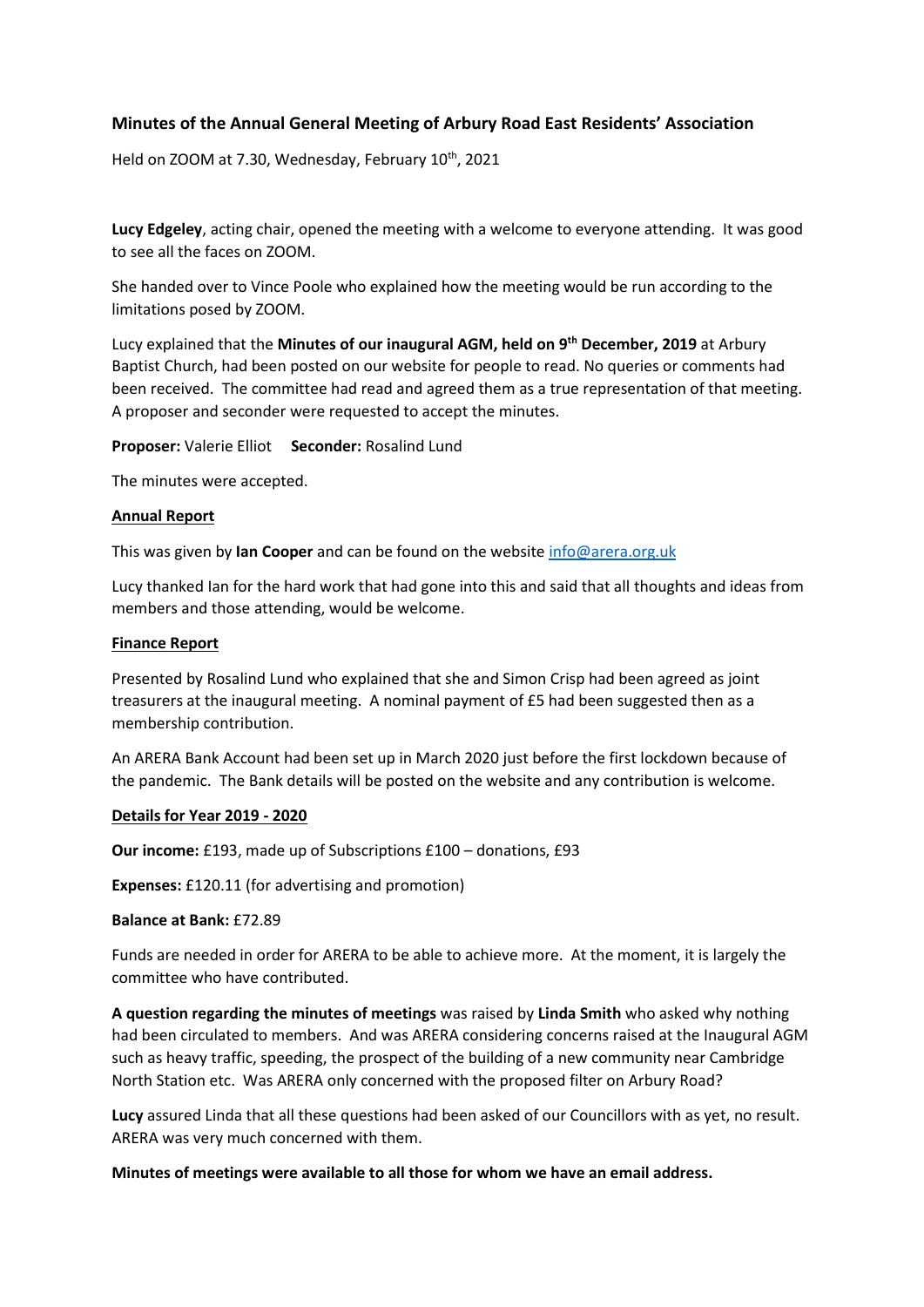**George Vardulakis** said that news updates were regularly posted on the website. Questions about signage directing incoming traffic away from the northern end of Arbury Road have not resulted in any action. He also said that the possibility of a modal filter had been talked about before the pandemic made it even more necessary. **Councillor Ian Manning** has been very active on our behalf.

# **Elections**

Originally, 12 members had formed the committee. For various reasons, several had since resigned. Nominations had been asked for but none have been received.

**Lucy,** who was vice-chair, took over as acting chair when Marilyn Smith resigned. The committee has now elected **Rosalind Lund** to be chair and **Simon Crisp** will continue as treasurer.

Matthew Danish has been formally elected to the committee, **proposed:** Rosalind Lund **seconded:** Lucy Edgeley.

Lucy handed over to Rosalind, with thanks to everyone for their hard work during the year and mentioned also Jane Kroeze who had helped with publicity and contact with the press, although not a committee member.

**Ros took up the post of committee chair at this point,** thanking Lucy for all she has contributed during the year.

### **Ros made an urgent request for a web master and asked all present to bear that in mind.**

**Ros** said that ARERA had received notice of a motion to be brought before the meeting at the request of Linda Smith. ARERA recognised that help was needed as to how this could take place as it is something not covered in our Constitution. Advice had been sought from FECRA but no reply had been received yet. Also, because the meeting was taking place on a non-paid for zoom platform, time was limited. Linda Smith had then submitted a question instead.

# **A.O.B.**

**Linda Smith** raised the following question and asked that the committee withdraw their statement to the G.C.P. (Greater Cambridge Partnership.)

*On 04.06.20, ARERA made the following untrue and misleading statement to the Greater Cambridge Partnership (GCP). \_"Our recent survey shows that a large majority of those who live on the road are ready and willing to try experimental or temporary*

*schemes..." \_*

*\_You then asked the GCP, "Will \_the Joint Assembly resolve to add Arbury Road, with description 'prohibit through movements between Cambridge North Academy and Leys Road' to the list of schemes prioritised for implementation...?"\_(her email of 2021.02.10)*

Linda said only 62 responses to the survey distributed to houses in Arbury Road East had been received of which only 48 supported a filter. She knew of 44 people where she lives who were against it. She felt ARERA did not have a large response in favour and asked 'would we withdraw our request for a filter?'